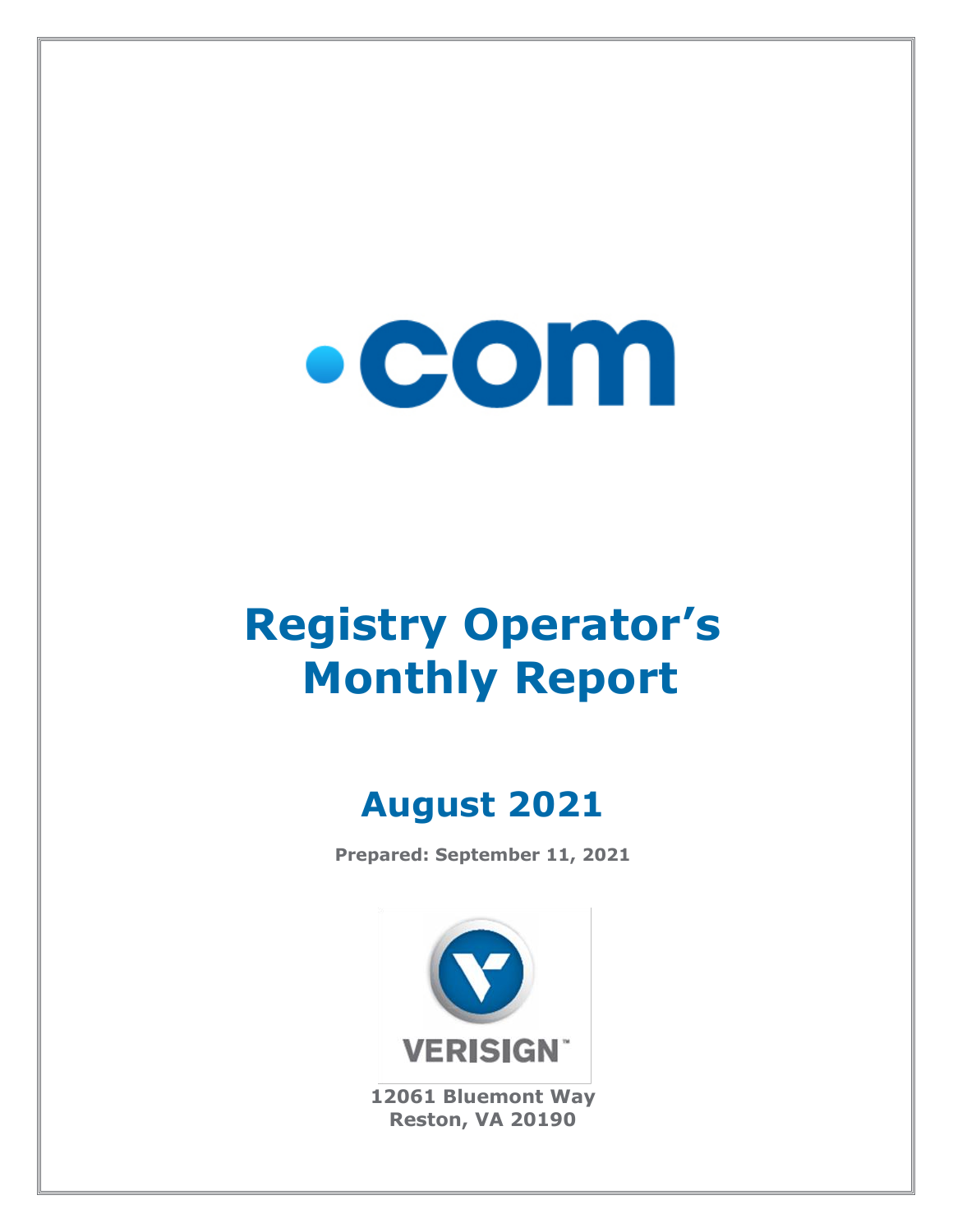As required by the.com Registry Agreement (Section 3.1(c)(iv)), this report provides an overview of Verisign Registry activity through the end of the reporting month. The information is primarily presented in table and chart format with text explanations as deemed necessary. **The information is provided to satisfy requirements listed in Appendix 4A of the .com Registry Agreement.** In accordance with Appendix 4A, "ICANN will use reasonable commercial efforts to preserve the confidentiality of the information reported until three (3) months after the end of the month to which the reports relate."

Information is organized as follows:

- [1. Service Level Agreement Performance Report \(Appendix 4A, Item 1\)](#page-2-0) ...............3
- [2. Per-Registrar Transactions Report \(Appendix 4A,](#page-3-0) Item 2) ...............................4
- [3. Registry Functions Activity Report \(Appendix 4A, Item 3\)](#page-7-0) ...............................8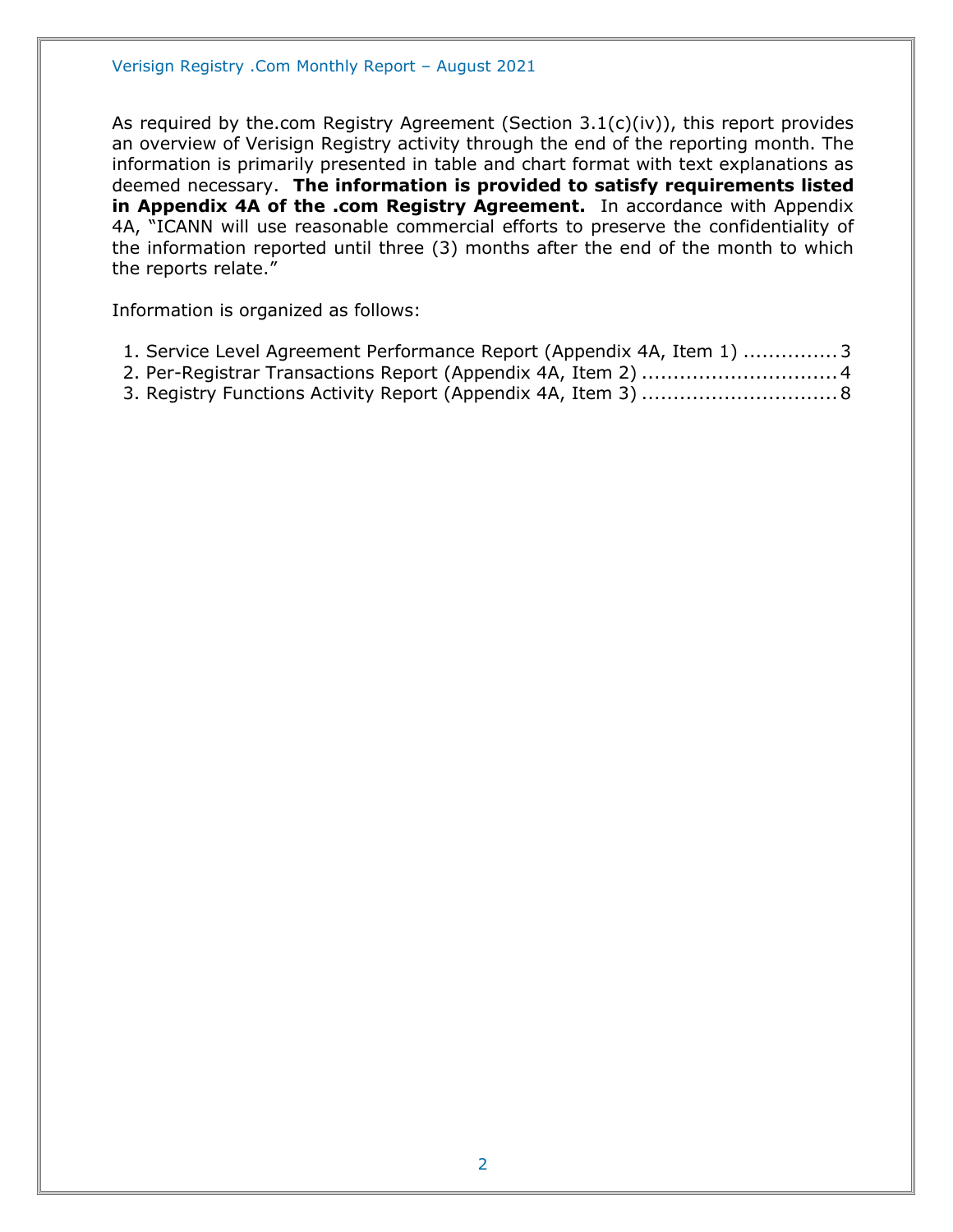#### <span id="page-2-0"></span>**1. Service Level Agreement Performance Report (Appendix 4A, Item 1)**

**Table 1** compares Service Level Agreement (SLA) Requirements with actual performance measures for the reporting month. In accordance with Section 3.1(d)(ii) of the .com Registry Agreement, the performance specifications for the operation of the .com TLD are set forth in in Appendix 7 of the .com Registry Agreement.

| <b>Metric</b>                      | .com SLA Requirement                       | <b>Actual Performance</b>                                 |  |
|------------------------------------|--------------------------------------------|-----------------------------------------------------------|--|
| <b>Service Availability</b>        |                                            |                                                           |  |
|                                    |                                            | 100% - (0 minutes                                         |  |
|                                    | 99.99% Year                                | Unplanned Downtime YTD)                                   |  |
| <b>SRS</b>                         | 30 Minutes/Month (Unplanned)               | 0 minutes (Unplanned)                                     |  |
| <b>DNS Name Server</b>             | 100% / Month                               | 100%                                                      |  |
| Whois                              | 100% / Month                               | 100%                                                      |  |
|                                    | <b>Planned Outage Duration</b>             |                                                           |  |
| SRS - Regular                      | 45 Minutes / Month                         | 0 hours 41 minutes                                        |  |
| SRS - Extended                     | 4 Hours (240 Minutes)<br>/ 1 Per Year      | 0 hours 00 minutes - Last<br>Outage Taken October<br>2020 |  |
| <b>SRS</b> - Extended              | 8 Hours (480 Minutes)<br>/ 1 Every 3 Years | 0 minutes - None Taken<br>Since June 2005                 |  |
| <b>DNS Name Server</b>             | Not Allowed                                | 0 minutes                                                 |  |
| Whois                              | <b>Not Allowed</b>                         | 0 minutes                                                 |  |
| <b>Planned Outage Timeframe</b>    |                                            |                                                           |  |
|                                    |                                            | 0100 - 0141 UTC Sunday                                    |  |
| <b>SRS</b>                         | 0100 - 0900 UTC Sunday                     | 08/22/2021                                                |  |
| <b>DNS Name Server</b>             | <b>Not Allowed</b>                         | Not Applicable                                            |  |
| Whois                              | Not Allowed                                | Not Applicable                                            |  |
| <b>Planned Outage Notification</b> |                                            |                                                           |  |
|                                    | 30 Days General Maintenance                | 07/22/2021                                                |  |
| <b>SRS</b>                         | 90 Days Updates and<br>Upgrades            | Not Applicable                                            |  |
| <b>DNS Name Server</b>             | Not Allowed                                | Not Applicable                                            |  |
| Whois                              | Not Allowed                                | Not Applicable                                            |  |
| <b>Processing Time</b>             |                                            |                                                           |  |
| <b>Check Domain</b>                |                                            |                                                           |  |
| Average                            | 25 milliseconds for 95%                    | 0.56 milliseconds                                         |  |
| Add / Create Domain<br>Average     | 50 milliseconds for 95%                    | 0.78 milliseconds                                         |  |
| Delete Domain                      |                                            |                                                           |  |
| Average                            | 100 milliseconds for 95%                   | 14.10 milliseconds                                        |  |
| Modify / Update<br>Domain Average  | 100 milliseconds for 95%                   | 12.29 milliseconds                                        |  |
| <b>Whois Query</b>                 | 5 milliseconds for 95%                     | 0.94 milliseconds                                         |  |

#### **Table 1 – .com Service Level Agreement Performance**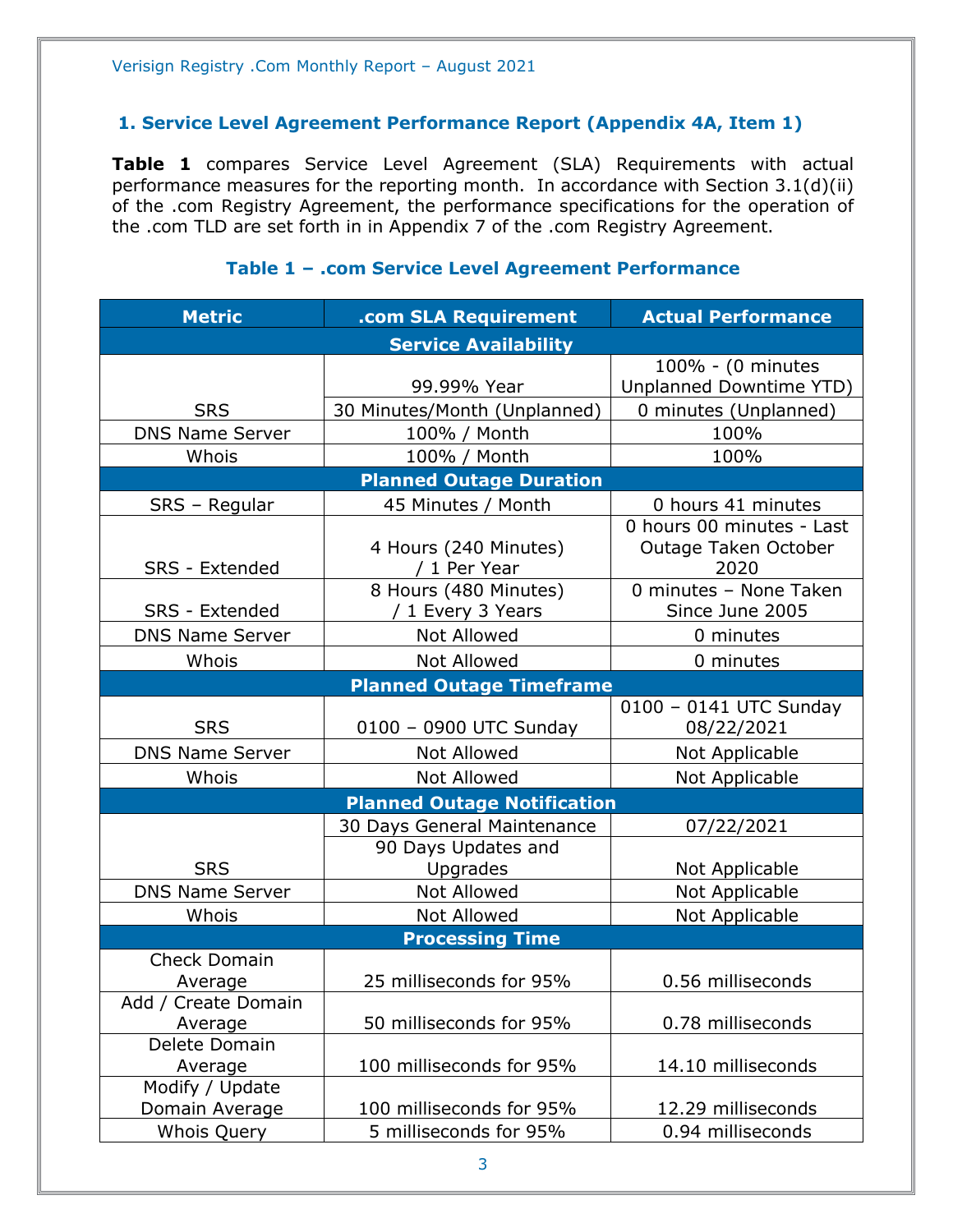| <b>Metric</b>           | .com SLA Requirement     | <b>Actual Performance</b> |  |
|-------------------------|--------------------------|---------------------------|--|
| <b>DNS Name Server</b>  |                          |                           |  |
| Resolution              | 100 milliseconds for 95% | 1.15 milliseconds         |  |
| <b>Update Frequency</b> |                          |                           |  |
| <b>DNS Name Server</b>  | 3 Minutes for 95%        | 16.52 seconds             |  |
| Whois                   | 3 Minutes for 95%        | 16.49 seconds             |  |

## <span id="page-3-0"></span>**2. Per-Registrar Transactions Report (Appendix 4A, Item 2)**

The table below defines the fields that are included in the .COM Per-Registrar Transactions Report, which is provided in accordance with Appendix 4A.

| Field # | <b>Field Name</b> | <b>Description</b>                                                                                                                                                                                                                                                                                                            |
|---------|-------------------|-------------------------------------------------------------------------------------------------------------------------------------------------------------------------------------------------------------------------------------------------------------------------------------------------------------------------------|
| 01      | registrar-name    | Registrar's full corporate name as registered with<br><b>IANA</b>                                                                                                                                                                                                                                                             |
| 02      | iana-id           | For cases where the registry operator acts as<br>registrar (i.e., without the use of an ICANN<br>accredited registrar) either 9998 or 9999 should<br>be used depending on registration type, otherwise<br>the sponsoring Registrar IANA id should be used<br>as specified in<br>http://www.iana.org/assignments/registrar-ids |
| 03      | total-domains     | total domains under sponsorship in any EPP<br>status but pendingCreate that have not been<br>purged                                                                                                                                                                                                                           |
| 04      | total-nameservers | total name servers (either host objects or name<br>server hosts as domain name attributes)<br>associated with domain names registered for the<br>TLD in any EPP status but pendingCreate that<br>have not been purged                                                                                                         |
| 05      | net-adds-1-yr     | number of domains successfully registered (i.e.,<br>not in EPP pendingCreate status) with an initial<br>term of one (1) year (and not deleted within the<br>add grace period). A transaction must be<br>reported in the month the add grace period ends.                                                                      |
| 06      | net-adds-2-yr     | number of domains successfully registered (i.e.,<br>not in EPP pendingCreate status) with an initial<br>term of two (2) years (and not deleted within the<br>add grace period). A transaction must be<br>reported in the month the add grace period ends.                                                                     |
| 07      | net-adds-3-yr     | number of domains successfully registered (i.e.,<br>not in EPP pendingCreate status) with an initial<br>term of three (3) years (and not deleted within<br>the add grace period). A transaction must be<br>reported in the month the add grace period ends.                                                                   |
| 08      | net-adds-4-yr     | number of domains successfully registered (i.e.,<br>not in EPP pendingCreate status) with an initial                                                                                                                                                                                                                          |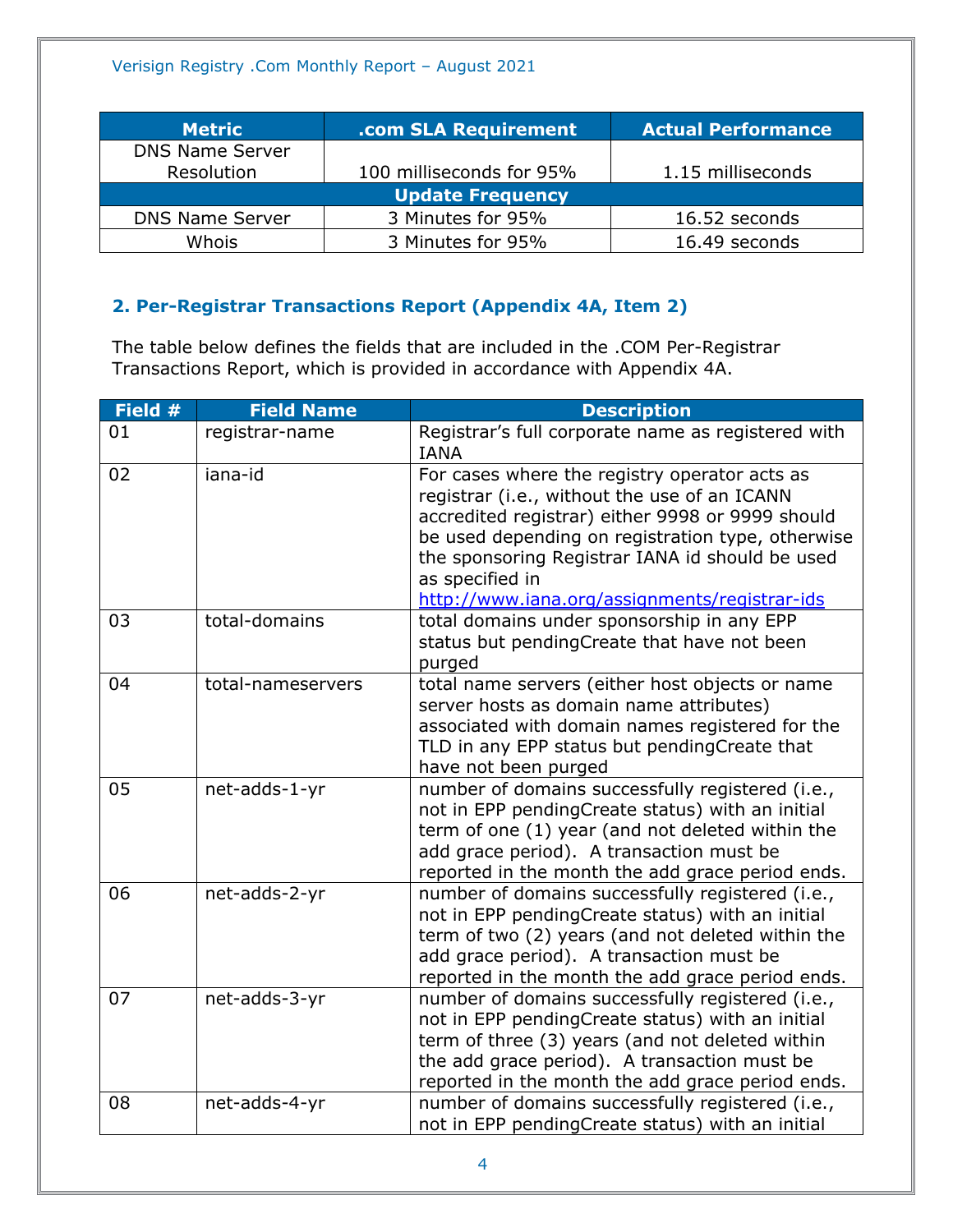| Field # | <b>Field Name</b> | <b>Description</b>                                 |
|---------|-------------------|----------------------------------------------------|
|         |                   | term of four (4) years (and not deleted within the |
|         |                   | add grace period). A transaction must be           |
|         |                   | reported in the month the add grace period ends.   |
| 09      | net-adds-5-yr     | number of domains successfully registered (i.e.,   |
|         |                   | not in EPP pendingCreate status) with an initial   |
|         |                   | term of five (5) years (and not deleted within the |
|         |                   | add grace period). A transaction must be           |
|         |                   | reported in the month the add grace period ends.   |
| 10      | net-adds-6-yr     | number of domains successfully registered (i.e.,   |
|         |                   | not in EPP pendingCreate status) with an initial   |
|         |                   | term of six (6) years (and not deleted within the  |
|         |                   | add grace period). A transaction must be           |
|         |                   | reported in the month the add grace period ends.   |
| 11      | net-adds-7-yr     | number of domains successfully registered (i.e.,   |
|         |                   | not in EPP pendingCreate status) with an initial   |
|         |                   | term of seven (7) years (and not deleted within    |
|         |                   | the add grace period). A transaction must be       |
|         |                   | reported in the month the add grace period ends.   |
| 12      | net-adds-8-yr     | number of domains successfully registered (i.e.,   |
|         |                   | not in EPP pendingCreate status) with an initial   |
|         |                   | term of eight (8) years (and not deleted within    |
|         |                   | the add grace period). A transaction must be       |
|         |                   | reported in the month the add grace period ends.   |
| 13      | net-adds-9-yr     | number of domains successfully registered (i.e.,   |
|         |                   | not in EPP pendingCreate status) with an initial   |
|         |                   | term of nine (9) years (and not deleted within the |
|         |                   | add grace period). A transaction must be           |
|         |                   | reported in the month the add grace period ends.   |
| 14      | net-adds-10-yr    | number of domains successfully registered (i.e.,   |
|         |                   | not in EPP pendingCreate status) with an initial   |
|         |                   | term of ten (10) years (and not deleted within the |
|         |                   | add grace period). A transaction must be           |
|         |                   | reported in the month the add grace period ends.   |
| 15      | net-renews-1-yr   | number of domains successfully renewed (i.e.,      |
|         |                   | not in EPP pendingRenew status) either             |
|         |                   | automatically or by command with a new renewal     |
|         |                   | period of one (1) year (and not deleted within the |
|         |                   | renew or auto-renew grace period). A transaction   |
|         |                   | must be reported in the month the renew or auto-   |
|         |                   | renew grace period ends.                           |
| 16      | net-renews-2-yr   | number of domains successfully renewed (i.e.,      |
|         |                   | not in EPP pending Renew status) either            |
|         |                   | automatically or by command with a renewal         |
|         |                   | period of two (2) years (and not deleted within    |
|         |                   | the renew or auto-renew grace period). A           |
|         |                   | transaction must be reported in the month the      |
|         |                   | renew or auto-renew grace period ends.             |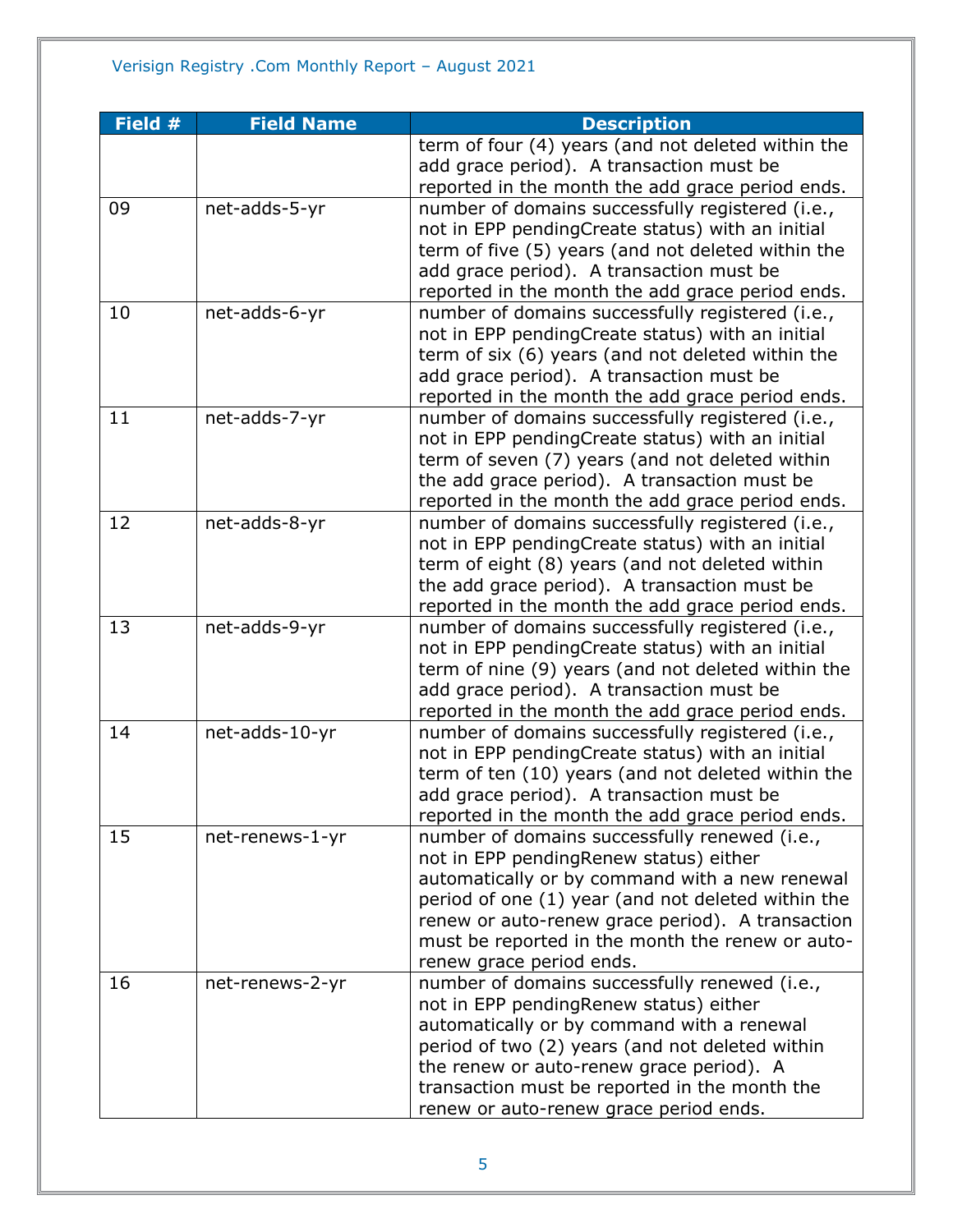| Field # | <b>Field Name</b> | <b>Description</b>                                                                                                                                                                                                                                                                                                                    |
|---------|-------------------|---------------------------------------------------------------------------------------------------------------------------------------------------------------------------------------------------------------------------------------------------------------------------------------------------------------------------------------|
| 17      | net-renews-3-yr   | number of domains successfully renewed (i.e.,<br>not in EPP pendingRenew status) either<br>automatically or by command with a new renewal                                                                                                                                                                                             |
|         |                   | period of three (3) years (and not deleted within<br>the renew or auto-renew grace period). A<br>transaction must be reported in the month the                                                                                                                                                                                        |
|         |                   | renew or auto-renew grace period ends.                                                                                                                                                                                                                                                                                                |
| 18      | net-renews-4-yr   | number of domains successfully renewed (i.e.,<br>not in EPP pendingRenew status) either<br>automatically or by command with a new renewal<br>period of four (4) years (and not deleted within<br>the renew or auto-renew grace period). A<br>transaction must be reported in the month the<br>renew or auto-renew grace period ends.  |
| 19      | net-renews-5-yr   | number of domains successfully renewed (i.e.,<br>not in EPP pendingRenew status) either<br>automatically or by command with a new renewal<br>period of five (5) years (and not deleted within<br>the renew or auto-renew grace period). A<br>transaction must be reported in the month the<br>renew or auto-renew grace period ends.  |
| 20      | net-renews-6-yr   | number of domains successfully renewed (i.e.,<br>not in EPP pendingRenew status) either<br>automatically or by command with a new renewal<br>period of six (6) years (and not deleted within the<br>renew or auto-renew grace period). A transaction<br>must be reported in the month the renew or auto-<br>renew grace period ends.  |
| 21      | net-renews-7-yr   | number of domains successfully renewed (i.e.,<br>not in EPP pendingRenew status) either<br>automatically or by command with a new renewal<br>period of seven (7) years (and not deleted within<br>the renew or auto-renew grace period). A<br>transaction must be reported in the month the<br>renew or auto-renew grace period ends. |
| 22      | net-renews-8-yr   | number of domains successfully renewed (i.e.,<br>not in EPP pendingRenew status) either<br>automatically or by command with a new renewal<br>period of eight (8) years (and not deleted within<br>the renew or auto-renew grace period). A<br>transaction must be reported in the month the<br>renew or auto-renew grace period ends. |
| 23      | net-renews-9-yr   | number of domains successfully renewed (i.e.,<br>not in EPP pendingRenew status) either<br>automatically or by command with a new renewal<br>period of nine (9) years (and not deleted within<br>the renew or auto-renew grace period). A                                                                                             |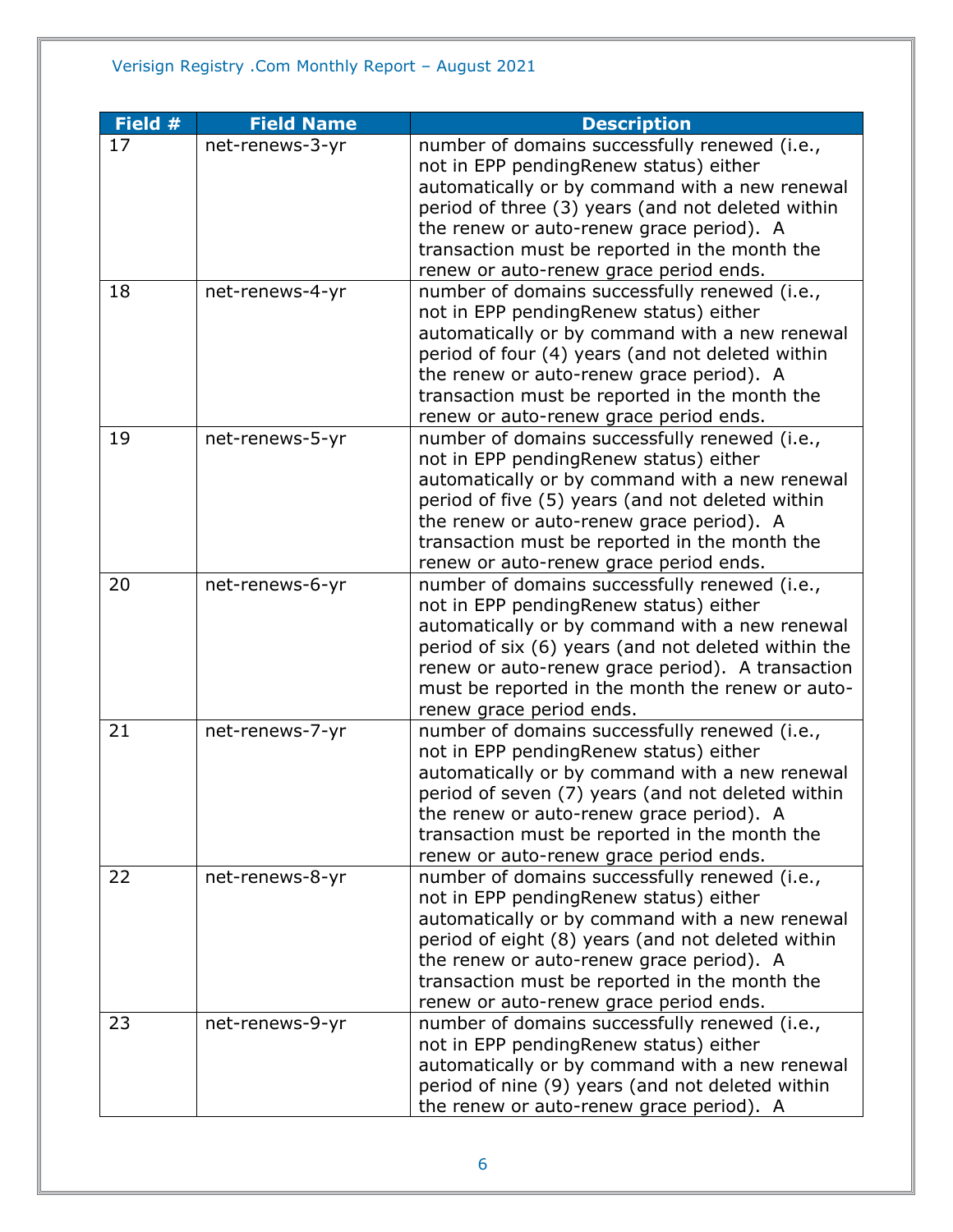| Field # | <b>Field Name</b>      | <b>Description</b>                                  |
|---------|------------------------|-----------------------------------------------------|
|         |                        | transaction must be reported in the month the       |
|         |                        | renew or auto-renew grace period ends.              |
| 24      | net-renews-10-yr       | number of domains successfully renewed (i.e.,       |
|         |                        | not in EPP pendingRenew status) either              |
|         |                        | automatically or by command with a new renewal      |
|         |                        | period of ten (10) years (and not deleted within    |
|         |                        | the renew or auto-renew grace period). A            |
|         |                        | transaction must be reported in the month the       |
|         |                        | renew or auto-renew grace period ends.              |
| 25      | transfer-gaining-      | number of domain transfers initiated by this        |
|         | successful             | registrar that were successfully completed (either  |
|         |                        | explicitly or automatically approved) and not       |
|         |                        | deleted within the transfer grace period. A         |
|         |                        | transaction must be reported in the month the       |
|         |                        | transfer grace period ends.                         |
| 26      | transfer-gaining-      | number of domain transfers initiated by this        |
|         | nacked                 | registrar that were rejected (e.g., EPP transfer    |
|         |                        | op="reject") by the other registrar                 |
| 27      | transfer-losing-       | number of domain transfers initiated by another     |
|         | successful             | registrar that were successfully completed (either  |
|         |                        | explicitly or automatically approved)               |
| 28      | transfer-losing-nacked | number of domain transfers initiated by another     |
|         |                        | registrar that this registrar rejected (e.g., EPP   |
|         |                        | transfer op="reject")                               |
| 29      | transfer-disputed-won  | number of transfer disputes in which this registrar |
|         |                        | prevailed (reported in the month where the          |
|         |                        | determination happened)                             |
| 30      | transfer-disputed-lost | number of transfer disputes this registrar lost     |
|         |                        | (reported in the month where the determination      |
|         |                        | happened)                                           |
| 31      | transfer-disputed-     | number of transfer disputes involving this          |
|         | nodecision             | registrar with a split or no decision (reported in  |
|         |                        | the month where the determination happened)         |
| 32      | deleted-domains-       | domains deleted within the add grace period         |
|         | grace                  | (does not include names deleted while in EPP        |
|         |                        | pendingCreate status). A deletion must be           |
|         |                        | reported in the month the name is purged.           |
| 33      | deleted-domains-       | domains deleted outside the add grace period        |
|         | nograce                | (does not include names deleted while in EPP        |
|         |                        | pendingCreate status). A deletion must be           |
|         |                        | reported in the month the name is purged.           |
| 34      | restored-domains       | domain names restored during reporting period       |
| 35      | restored-noreport      | total number of restored names for which a          |
|         |                        | restore report is required by the registry, but the |
|         |                        | registrar failed to submit it                       |
| 36      | agp-exemption-         | total number of AGP (add grace period)              |
|         | requests               | exemption requests                                  |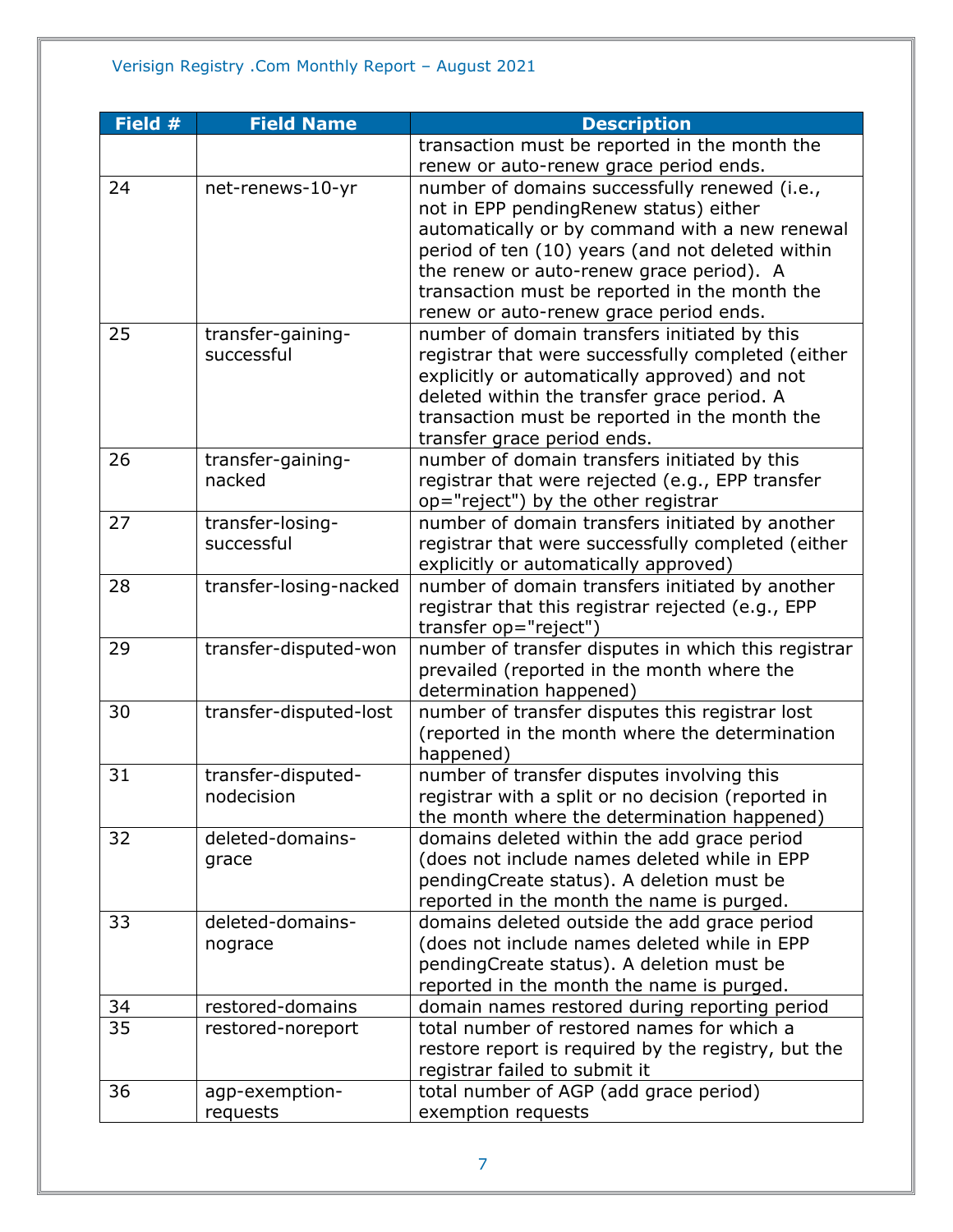| Field # | <b>Field Name</b> | <b>Description</b>                                |
|---------|-------------------|---------------------------------------------------|
| 37      | agp-exemptions-   | total number of AGP (add grace period)            |
|         | granted           | exemption requests granted                        |
| 38      | agp-exempted-     | total number of names affected by granted AGP     |
|         | domains           | (add grace period) exemption requests             |
| 39      | attempted-adds    | number of attempted (both successful and failed)  |
|         |                   | domain name create commands                       |
| 40      | consolidate-      | total number of days added to the expiration date |
|         | transaction-days  | of all domain names via consolidate/sync          |
|         |                   | transactions. The number of days of a             |
|         |                   | consolidate/sync transaction must be reported     |
|         |                   | here in the month the transaction took place.     |
| 41      | consolidate-      | total number of consolidate/sync transactions. A  |
|         | transactions      | transaction must be reported in the month the     |
|         |                   | transaction took place.                           |

# <span id="page-7-0"></span>**3. Registry Functions Activity Report (Appendix 4A, Item 3)**

The table below defines the fields that are included in the .COM Registry Functions Activity Report, which is provided in accordance with Appendix 4A.

| Field # | <b>Field Name</b>             | <b>Description</b>                                                                                                                                                                                                                                                         |
|---------|-------------------------------|----------------------------------------------------------------------------------------------------------------------------------------------------------------------------------------------------------------------------------------------------------------------------|
| 01      | operational-registrars        | number of operational registrars at the end of the<br>reporting period                                                                                                                                                                                                     |
| 02      | zfa-passwords                 | number of active zone file access passwords at<br>the end of the reporting period; "CZDS" may be<br>used instead of the number of active zone file<br>access passwords, if the Centralized Zone Data<br>Service (CZDS) is used to provide the zone file to<br>the end user |
| 03      | whois-43-queries              | number of WHOIS (port-43) queries responded<br>during the reporting period                                                                                                                                                                                                 |
| 04      | web-whois-queries             | number of Web-based Whois queries responded<br>during the reporting period, not including<br>searchable Whois                                                                                                                                                              |
| 05      | searchable-whois-<br>queries  | number of searchable Whois queries responded<br>during the reporting period, if offered                                                                                                                                                                                    |
| 06      | dns-udp-queries-<br>received  | number of DNS queries received over UDP<br>transport during the reporting period                                                                                                                                                                                           |
| 07      | dns-udp-queries-<br>responded | number of DNS queries received over UDP<br>transport that were responded during the<br>reporting period                                                                                                                                                                    |
| 08      | dns-tcp-queries-<br>received  | number of DNS queries received over TCP<br>transport during the reporting period                                                                                                                                                                                           |
| 09      | dns-tcp-queries-<br>responded | number of DNS queries received over TCP<br>transport that were responded during the<br>reporting period                                                                                                                                                                    |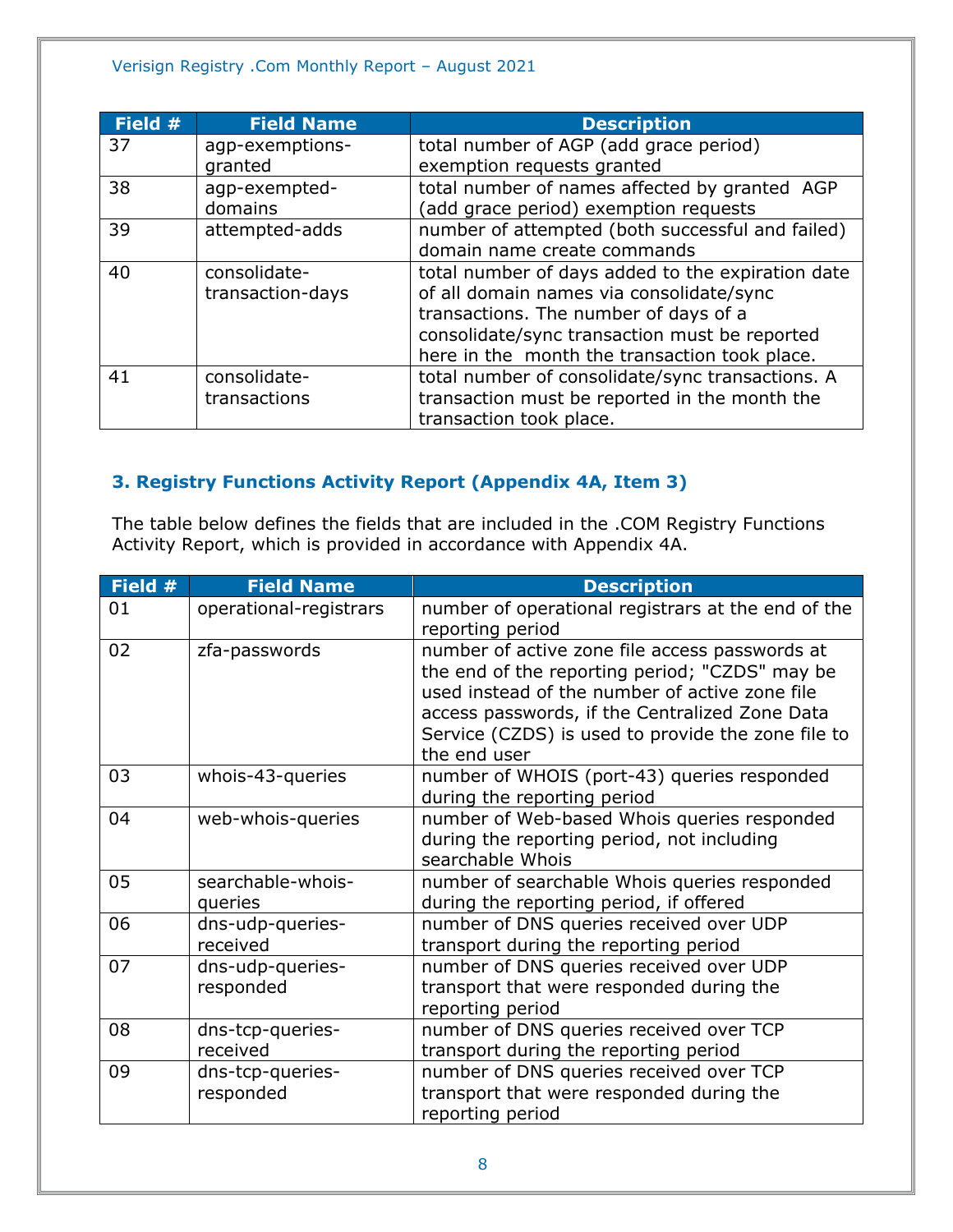| Field # | <b>Field Name</b>       | <b>Description</b>                               |
|---------|-------------------------|--------------------------------------------------|
| 10      | srs-dom-check           | number of SRS (EPP and any other interface)      |
|         |                         | domain name "check" requests responded during    |
|         |                         | the reporting period                             |
| 11      | srs-dom-create          | number of SRS (EPP and any other interface)      |
|         |                         | domain name "create" requests responded during   |
|         |                         | the reporting period                             |
| 12      | srs-dom-delete          | number of SRS (EPP and any other interface)      |
|         |                         | domain name "delete" requests responded during   |
|         |                         | the reporting period                             |
| 13      | srs-dom-info            | number of SRS (EPP and any other interface)      |
|         |                         | domain name "info" requests responded during     |
|         |                         | the reporting period                             |
| 14      | srs-dom-renew           | number of SRS (EPP and any other interface)      |
|         |                         | domain name "renew" requests responded during    |
|         |                         | the reporting period                             |
| 15      | srs-dom-rgp-restore-    | number of SRS (EPP and any other interface)      |
|         | report                  | domain name RGP "restore" requests delivering a  |
|         |                         | restore report responded during the reporting    |
|         |                         | period                                           |
| 16      | srs-dom-rgp-restore-    | number of SRS (EPP and any other interface)      |
|         | request                 | domain name RGP "restore" requests responded     |
|         |                         | during the reporting period                      |
| 17      | srs-dom-transfer-       | number of SRS (EPP and any other interface)      |
|         | approve                 | domain name "transfer" requests to approve       |
|         |                         | transfers responded during the reporting period  |
| 18      | srs-dom-transfer-       | number of SRS (EPP and any other interface)      |
|         | cancel                  | domain name "transfer" requests to cancel        |
|         |                         | transfers responded during the reporting period  |
| 19      | srs-dom-transfer-query  | number of SRS (EPP and any other interface)      |
|         |                         | domain name "transfer" requests to query about   |
|         |                         | a transfer responded during the reporting period |
| 20      | srs-dom-transfer-reject | number of SRS (EPP and any other interface)      |
|         |                         | domain name "transfer" requests to reject        |
|         |                         | transfers responded during the reporting period  |
| 21      | srs-dom-transfer-       | number of SRS (EPP and any other interface)      |
|         | request                 | domain name "transfer" requests to request       |
|         |                         | transfers responded during the reporting period  |
| 22      | srs-dom-update          | number of SRS (EPP and any other interface)      |
|         |                         | domain name "update" requests (not including     |
|         |                         | RGP restore requests) responded during the       |
|         |                         | reporting period                                 |
| 23      | srs-host-check          | number of SRS (EPP and any other interface)      |
|         |                         | host "check" requests responded during the       |
|         |                         | reporting period                                 |
| 24      | srs-host-create         | number of SRS (EPP and any other interface)      |
|         |                         | host "create" requests responded during the      |
|         |                         | reporting period                                 |